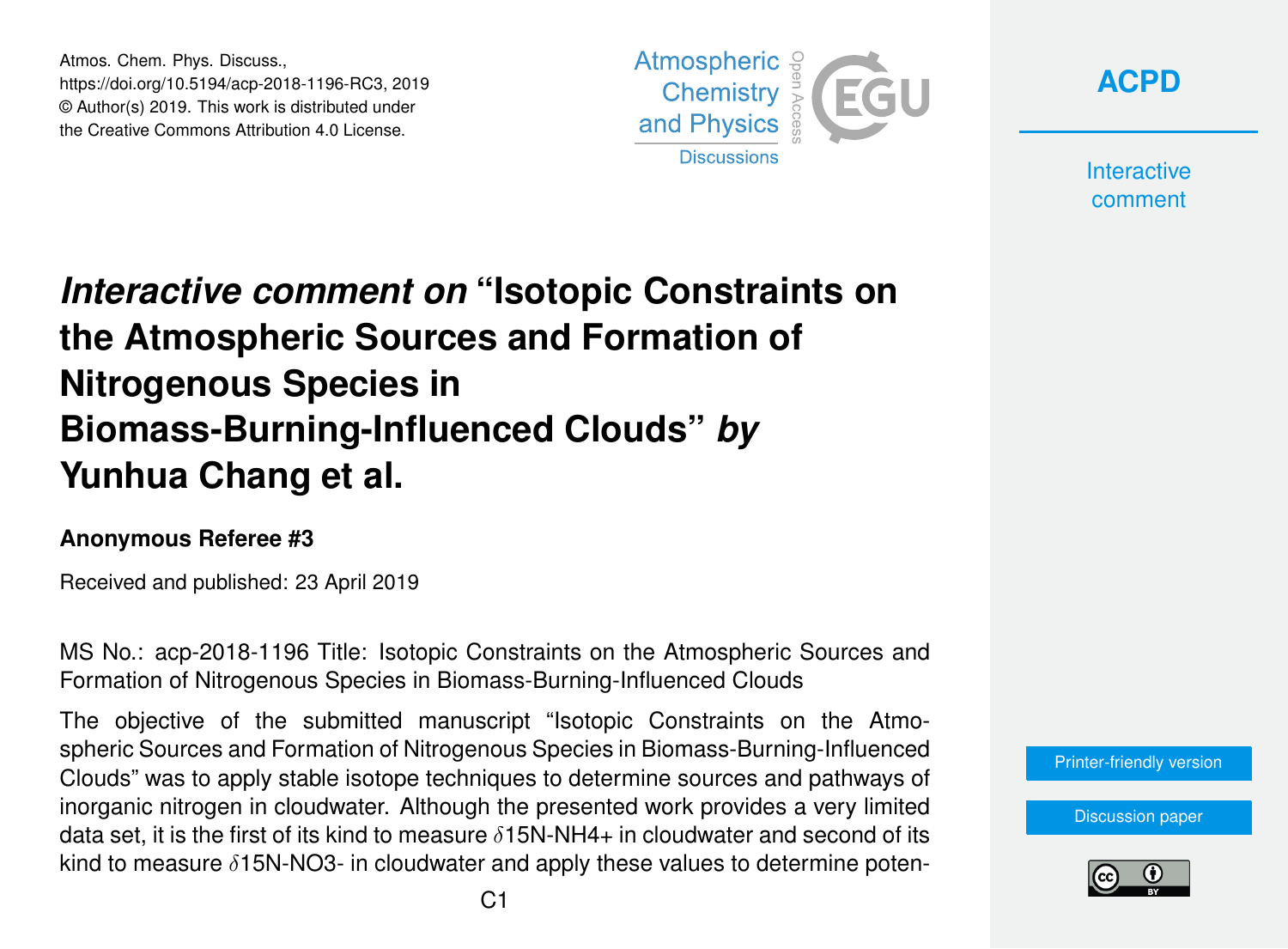tial sources of the nitrogen species. Understanding the dynamics of nitrogen species in cloudwater is important since cloudwater has recently been reported to be a significant contributor to nitrogen deposition in various regions. If the authors adequately address the issues outlined below I believe the work can be a valuable addition to the current atmospheric nitrogen literature and should be accepted to Atmospheric Chemistry and Physics.

#### Comments:

Line 30: The authors state ". . .measured for the first time the isotopic compositions of cloudwater nitrogen species. . .". This may have been the case during the measurements or manuscript submission process but there has been a recent paper published that would be considered a cloudwater study of nitrate isotopes (Vega et al., 2019). However, it is likely the first with ammonium isotopes and nitrate isotopes in this region. The instances alluding to the "first time" or novelty of the data should be changed accordingly.

The % deviation associated with the authors' source apportionment model will significantly vary depending on the range in nitrogen emission sources. The authors use  $\delta$ 15N-NH3 signatures of -29.1  $\pm$  1.7‰ and -50.0  $\pm$  1.8‰ for livestock and fertilizer emission sources. According to the literature this source range and standard deviation isn't realistic and likely doesn't reflect source ranges that occur due to various chemical and physical factors associated creating this source signature. Elliott et al. 2019 has a thorough compilation of literature δ15N-NH3 signatures. The authors did an adequate job when compiling the  $\delta$ 15N-NOx source signatures and the mixing model for NH3 would benefit from a similar approach.

The authors dismiss fossil fuel combustion (vehicles and power plants) as an emission source in this study region when discussing contribution to atmospheric NH3 but argue for its significance in this region when discussing NOx source apportionment. For NH3: "Although fossil-fuel combustion, urban waste, and natural soils also represent poten-

## **[ACPD](https://www.atmos-chem-phys-discuss.net/)**

**Interactive** comment

[Printer-friendly version](https://www.atmos-chem-phys-discuss.net/acp-2018-1196/acp-2018-1196-RC3-print.pdf)

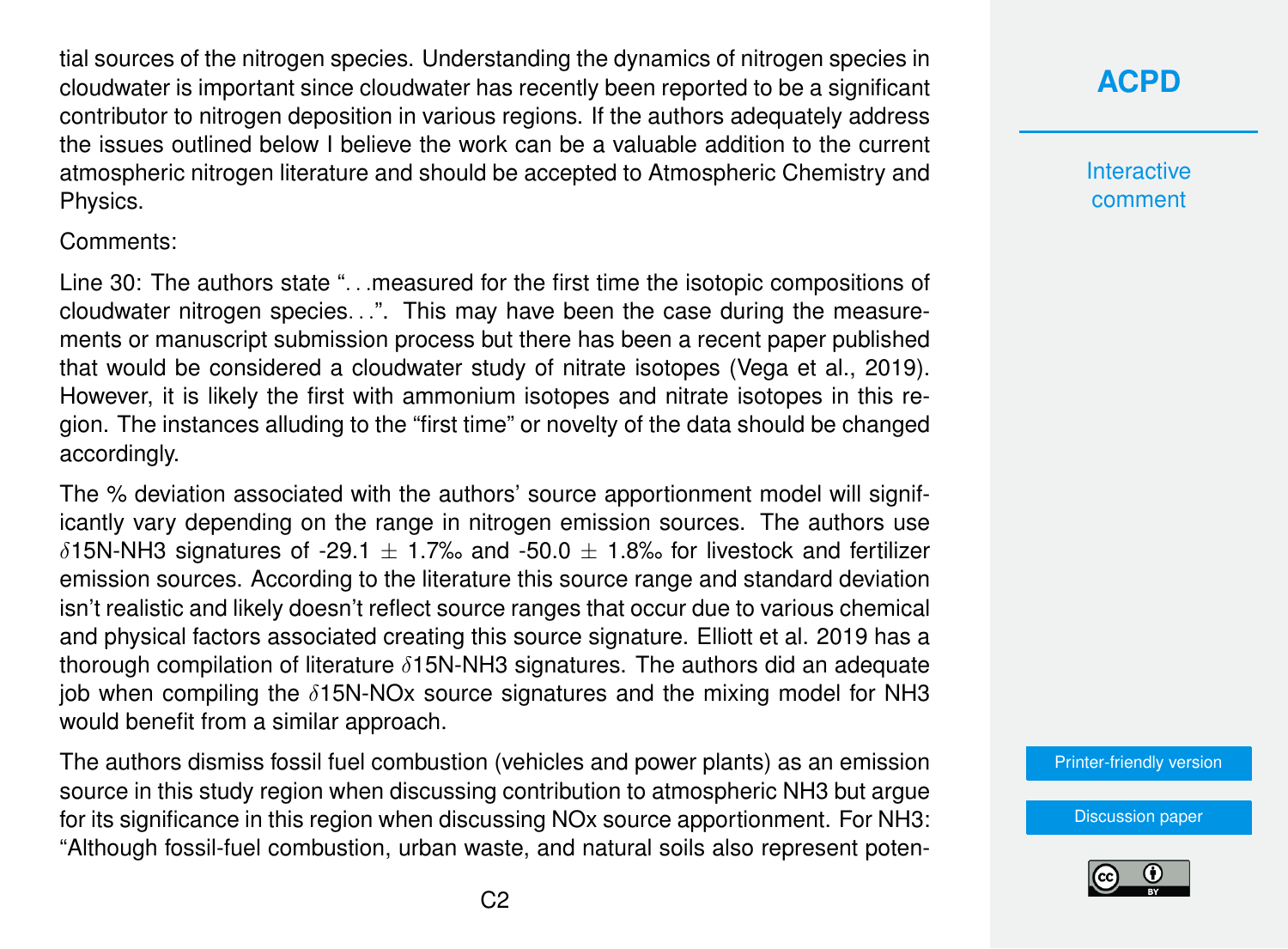tial sources of NH3, their impacts are probably minor compared to that of agricultural and biomass burning emissions, at least on a regional (or greater) scale (Kang et al., 2016). Although non-agricultural NH3 emissions like on-road traffic are important in the urban atmosphere (Chang et al., 2016), their contribution must be considered insignificant with respect to fertilizer application and livestock breeding in this region (Kang et al., 2016). Besides, coal based heating in China is suspended during summertime, and coal combustion has been demonstrated to be a minor contributor of total NH3 emissions (Li et al., 2016a)." For NOx: "As was expected, biomass burning was the largest contributor (28.2  $\pm$  2.7%), followed by on-road traffic (27.1  $\pm$  2.2%), coal combustion  $(26.8 \pm 3.4\%)$ , and biogenic soil (17.9  $\pm$  3.9%). "....NOx emissions by anthropogenic activities changed significantly since 2010: a 17% total emission decrease between 2010 and 2017 can primarily be attributed to upgraded emission standards and new "ultra-low emission" techniques in the coal-fired power plant sector, given that trafficemitted NOx likely increased as a consequence of the continuous expansion of auto trade market during the last decade." The argument for and against these fossil fuel sources, as outlined above, may confuse the reader especially since high NH3 concentration have been linked to traffic and the authors contribute a significant amount of NOx to vehicles. Also, the authors mention "ultra-low emissions" techniques when referring to NOx contributions and these techniques would include SCR technology in coal combustion plants that lead to NH3 emissions. The authors should clear up their arguments in this section so there aren't contradictory statements or so the readers understands why the arguments seem contradictory.

Line 125: Additional inorganic ion concentration measurements are mentioned. Was NO2- also measured? If so, was the concentration significant compared to NO3-. It will also be measured in the isotope analysis and will contribute to the  $\delta$ 15N-NO3- value reported. Was NO2- removed before δ15N-NO3- analysis?

Line 197: State the significance of the correlation using p-value. The authors don't refer to the very strong correlation coefficient between NO3- and NH4+ although this

#### **[ACPD](https://www.atmos-chem-phys-discuss.net/)**

**Interactive** comment

[Printer-friendly version](https://www.atmos-chem-phys-discuss.net/acp-2018-1196/acp-2018-1196-RC3-print.pdf)

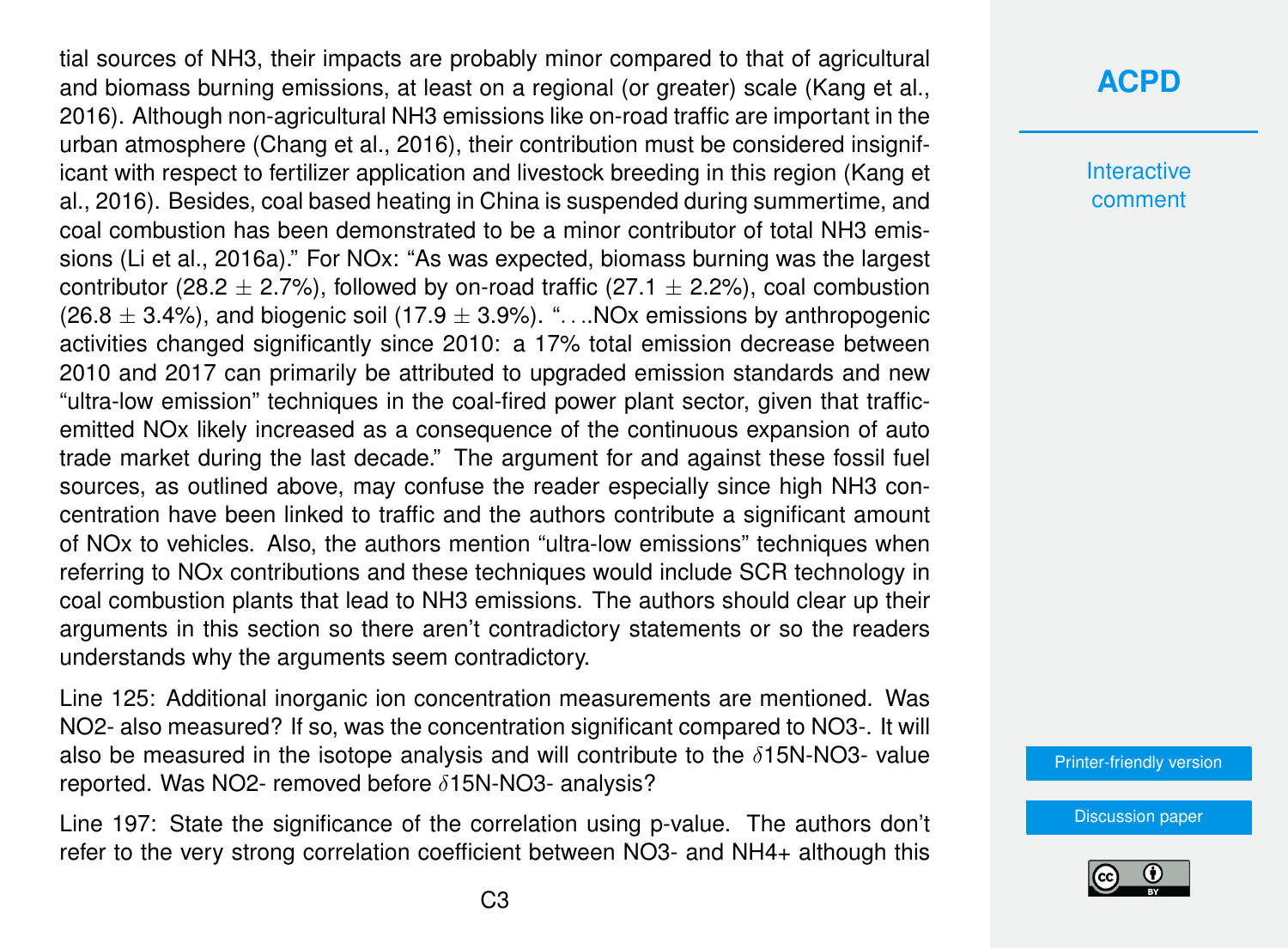could help argue for the similar primary source (BB).

Line 205: change "biomass-burring" to "biomass-burning"

Line 207: Are these  $\delta$ 15N averages concentration-weighted? The weighted average would be a better representation of the overall source contribution.

Line 223: The discussion comparing  $\delta$ 15N- NH3/4 in gas, cloudwater, rain, and particulates may be overstated due to the small sample size. The authors should at least remind the reader that this is a small sample set and these comparisons are preliminary. Also the authors can now compare to the Vega et al., fogwater values.

Line 231: "This can most likely be attributed to the preferential absorption 14N-NH3 associated with washout during precipitation." Is there a reference to this? Is this trend observed in literature?

Line 250: The authors discuss equilibrium fractionation but do not address the kinetic fractionation that is predicted to have an opposite fractionation effect ( $\varepsilon$  = 28‰ (Pan et al., 2016). The authors should make the reader aware of this pathway and discuss why they assumed it is insignificant if they are not taking it into account when investigating the  $\delta$ 15N data.

Line 268: When taking into account the literature range and overlap of fertilizer and livestock waste emission  $\delta$ 15N-NH3 values and the fact that both sources originate from source pools (waste and fertilizer N) with similar  $\delta$ 15N values and are the product of similar fraction effects, is it realistic to treat these as separate sources rather than just an overall agricultural source?

Line 301 and 39: OH oxidation is mentioned as the dominate pathway. The wording here should be changed since the results do not indicate it is dominate. Also, it would be expected that OH is the dominate pathway during this sampling period, why do the authors think it wasn't in this particular case?

References:

### **[ACPD](https://www.atmos-chem-phys-discuss.net/)**

**Interactive** comment

[Printer-friendly version](https://www.atmos-chem-phys-discuss.net/acp-2018-1196/acp-2018-1196-RC3-print.pdf)